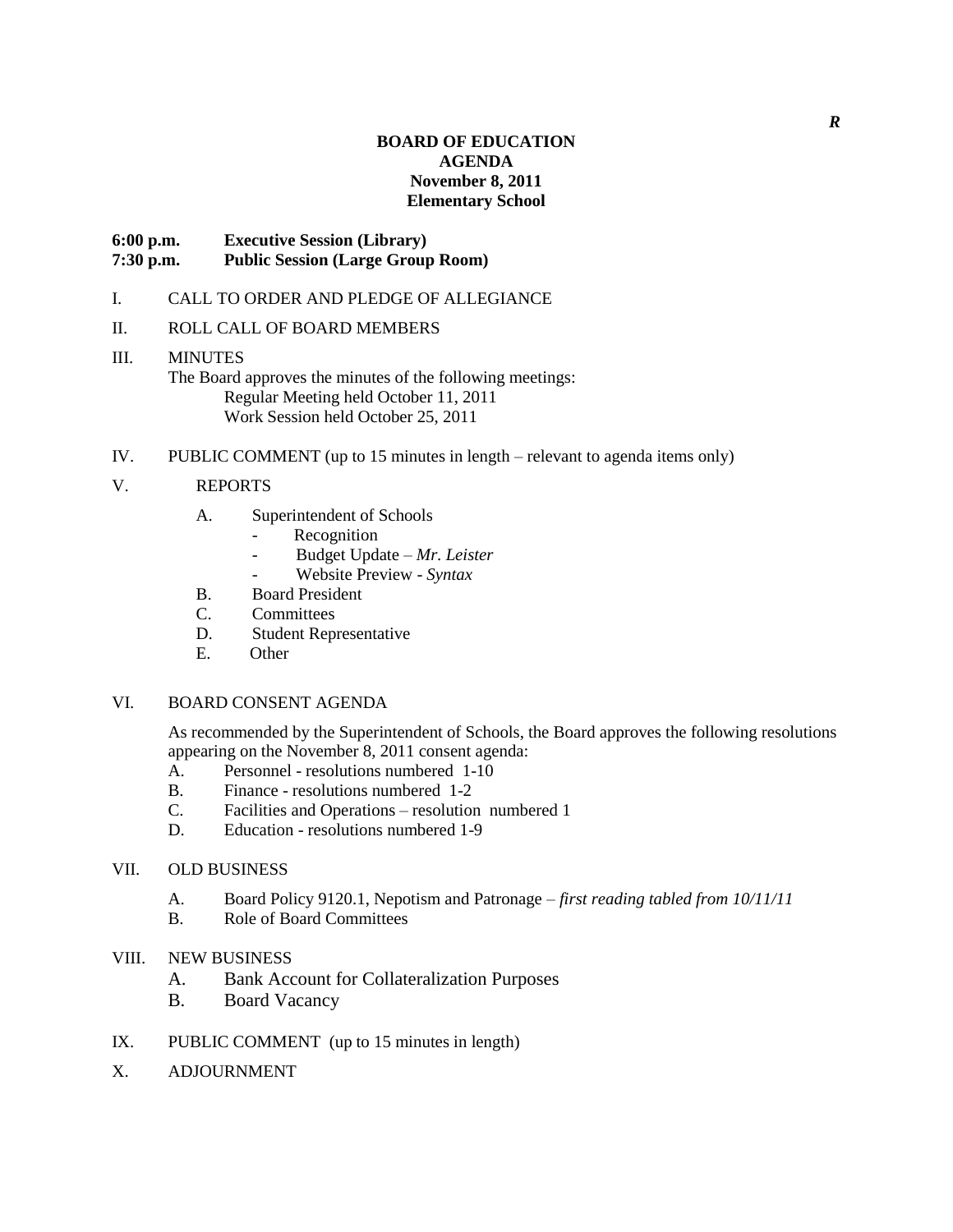## **CONSENT AGENDA 11/8/11**

## **A. Personnel**

1. Substitutes

The Board approves the following substitutes for the 2011-2012 school year: Teacher Brittany Tortorella Shannon Flatley Jill Lewis Paige Lohmann Kevin Matura Teaching Assistant Brittany Tortorella Teaching Assistant – (not to exceed 40 days) Joseph Barclay Tory Malvetti Teacher Aide Joseph Barclay Tory Malvetti Brittany Tortorella

2. Mentors

The Board approves the following teacher mentors for the 2011-2012 school year in accordance with the negotiated agreement with the Port Jefferson Teachers' Association:

> Mark Abbonizio (for Jessica Pastor) Melissa Martin (for Christian Neubert) James Mimnaugh (for Dinarae Squitraglia)

3. Coach

The Board approves the appointment of Ian McEwen as Assistant Varsity/JV Wrestling Coach for the 2011-2012 school year, pending SED certification.

4. Request for Leave – Mathematics Teacher

The Board approves the request of Jamie Veraldi, teacher of Mathematics, for a leave of absence effective February 13, 2012 through the remainder of the 2011-2012 school year, in accordance with the negotiated agreement with the Port Jefferson Teachers' Association.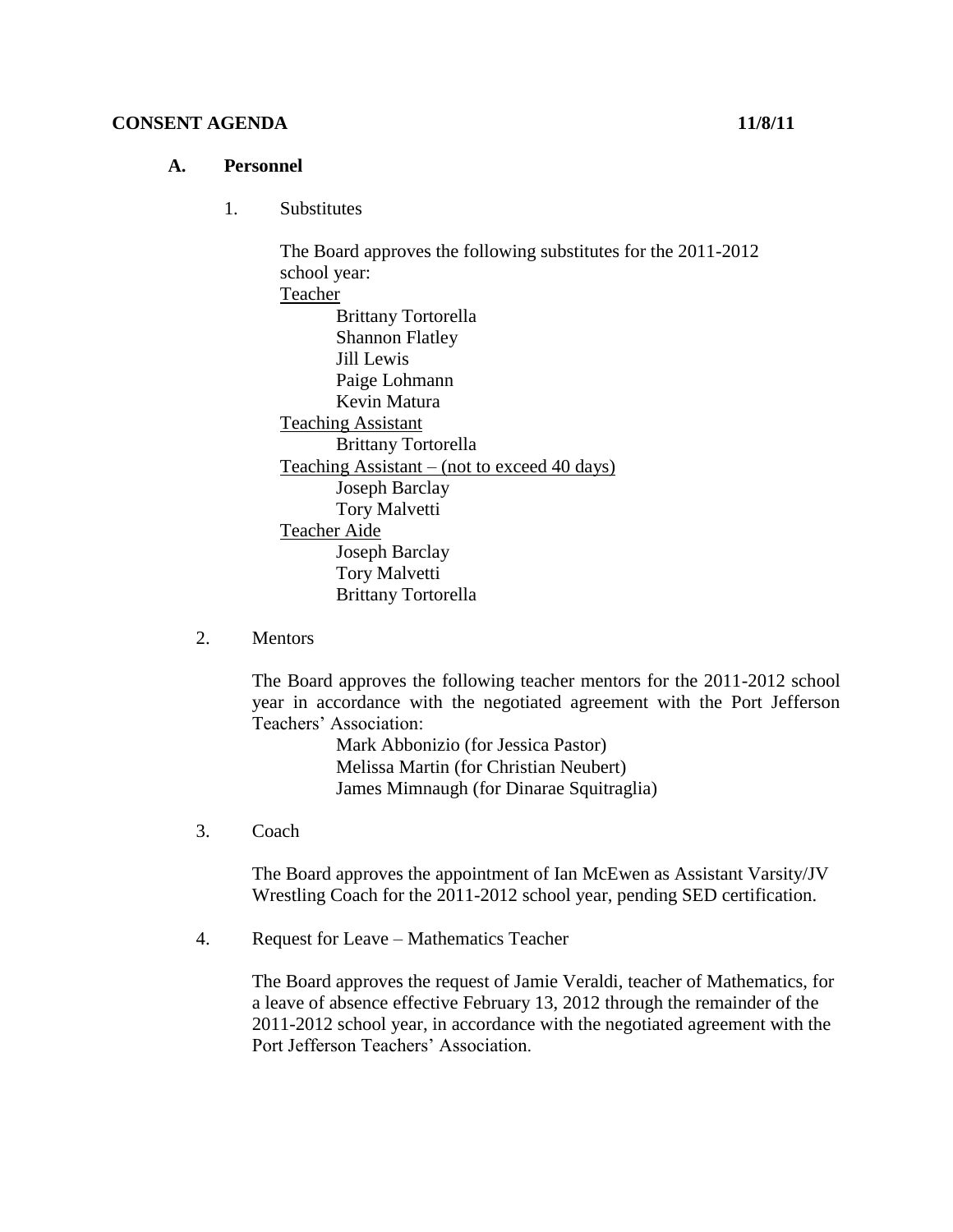5. Leave Replacement Appointment

The Board approves the appointment of Shannon Flatley as a teacher of Mathematics, on a leave replacement basis (for Jamie Veraldi), effective February 7, 2012 through the remainder of the 2011-2012 school year, in accordance with the negotiated agreement with the Port Jefferson Teachers' Association.

6. Extra Class Assignment

The Board approves an extra class assignment for Jeanette Garafola to teach Resource Room, 1 class a day per 6 day cycle, effective November 9, 2011 for the 2011-2012 school year, in accordance with the negotiated agreement with the Port Jefferson Teachers' Association.

7. Extension of Employment Agreement

The Board extend the terms of the employment agreement with Thomas Meehan, Jr., Interim Elementary School Principal, through June 30, 2012.

8. Athletic Trainer

The Board approves the appointment of Jason Long as Athletic Trainer effective November 9, 2011, at the rate of \$40.00 per hour.

9. Human Resources Agreement

That the Board approves the appointment of Edward F. Sallie, as part-time Human Resources Administrator, effective November 15, 2011 – June 30, 2012, in accordance with the terms and conditions of an Agreement dated November 8, 2011.

10. FTE Reduction

The Board hereby resolves that due to the budgetary constraints, the following positions shall be eliminated effective June 30, 2011:

| Position                  | <b>Total FTE Reduction</b> | <b>Employee Name</b> |
|---------------------------|----------------------------|----------------------|
| <b>Teaching Assistant</b> | 1.0                        | Andrea Erland        |
| <b>Teaching Assistant</b> | 1.0                        | <b>Taylor Gang</b>   |

#### **B. Finance**

1. Financial Reports

The Board accepts the financial reports.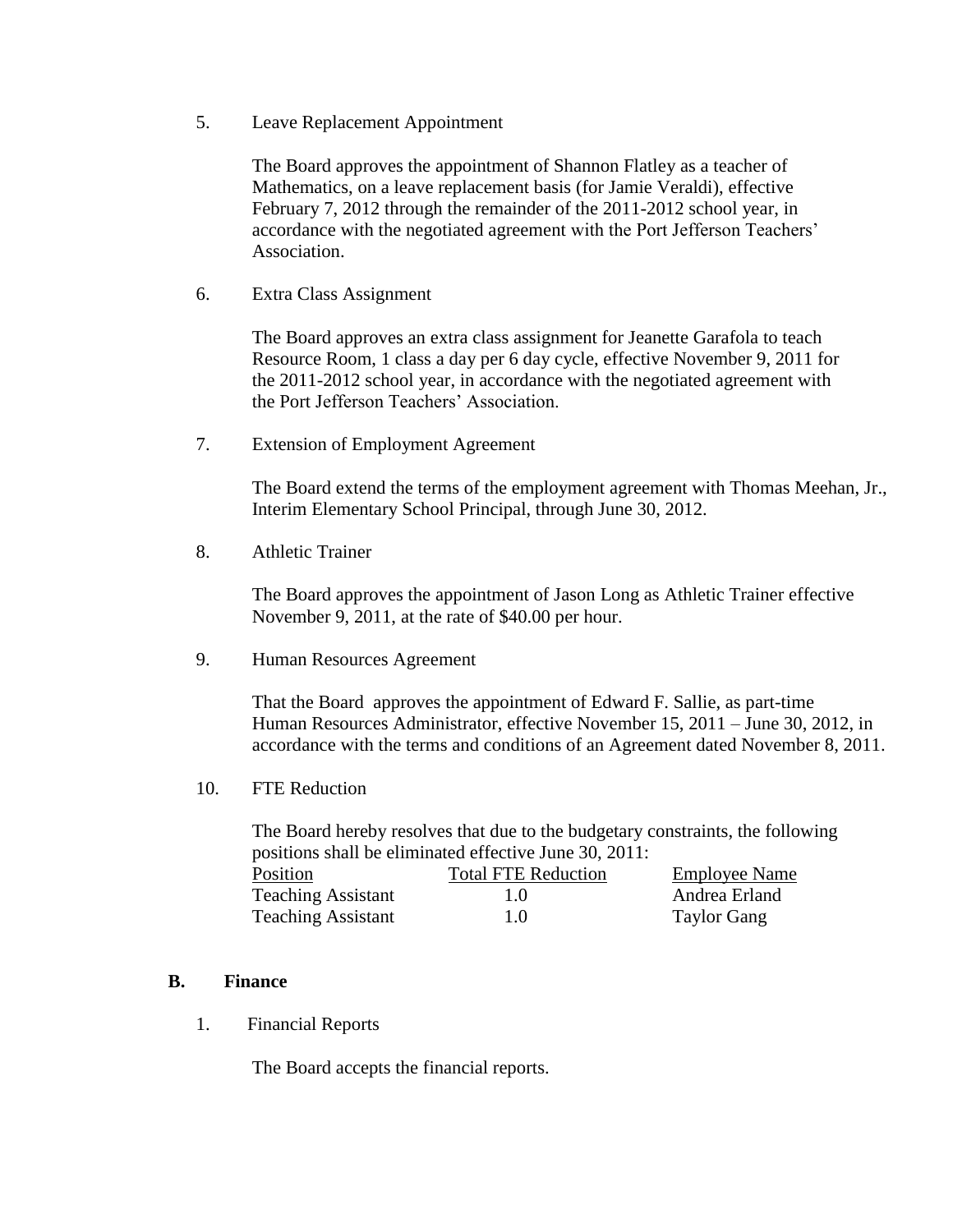2. Appointment - Student Residency Investigator

The Board approves the appointment of Covert Investigations & Security, Inc. as the District's student residency investigator for the 2011-2012 school year, with the option to renew on a yearly basis, in accordance with the Proposal for Professional Services dated October 24, 2011.

## **C. Facilities and Operation**

1. Surplus Property

The Board declares the following as surplus property and authorizes the Assistant Superintendent for Business to dispose of same in the best interest of the district:

- (1) Cool Classic Plus 26 Air Conditioner #20100032
- (1) Traulsen 3 Section Refrigerator #20100328
- (1) Windsor Compact 20 Floor Scrubber #005897
- (1) Storage Container (Elementary School Custodial Entrance)

## **D. Education**

1. CSE Recommendations

The Board accepts the recommendations of the Committees on Special Education.

2. Instructional Service Agreement

The Board approves the Instructional Service Agreement between the district and Islip Tutoring Services, Inc. for the provision of home instruction services for the 2011-2012 school year.

3. Instructional Service Agreement

The Board approves the Instructional Service Agreement between the district and Top Grade for the provision of home instruction services for the 2011- 2012 school year.

4. Instructional Service Agreement

Board of Education approves the Service Agreement between the district and East End Disabilities for the provision of special education services for the 2011-2012 school year.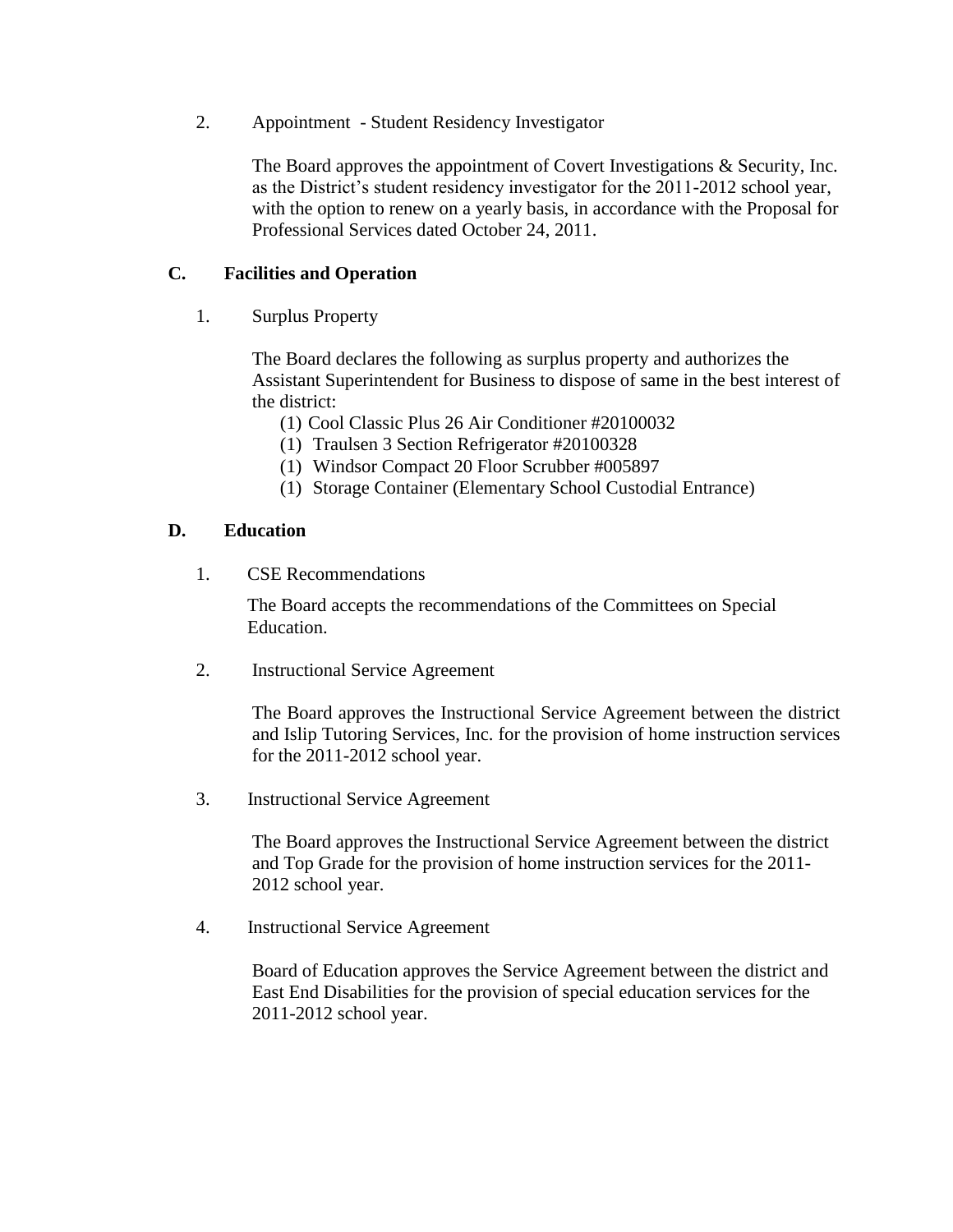5. Universal Pre-K Provider

 The Board of Education approves the contract between the district and The Community Programs Center of Long Island for the provision of Universal Pre-K for the 2011-2012 school year.

6. Course Offering

The Board approves the addition of College Algebra with Trigonometry as a course offering to be included in the high school course catalogue.

7. Course Removal

That the Board approve the removal of Computer Applications as a high school graduation course requirement.

8. Trip Abroad

The Board approves the proposed trip to Italy, April 9-16, 2012, for students in grades 10, 11 and 12 currently enrolled in Italian classes.

9. Out-of-State Trip

The Board approves the out-of-state trip to Washington, D.C., May 2-4, 2012, for  $8<sup>th</sup>$  grade students.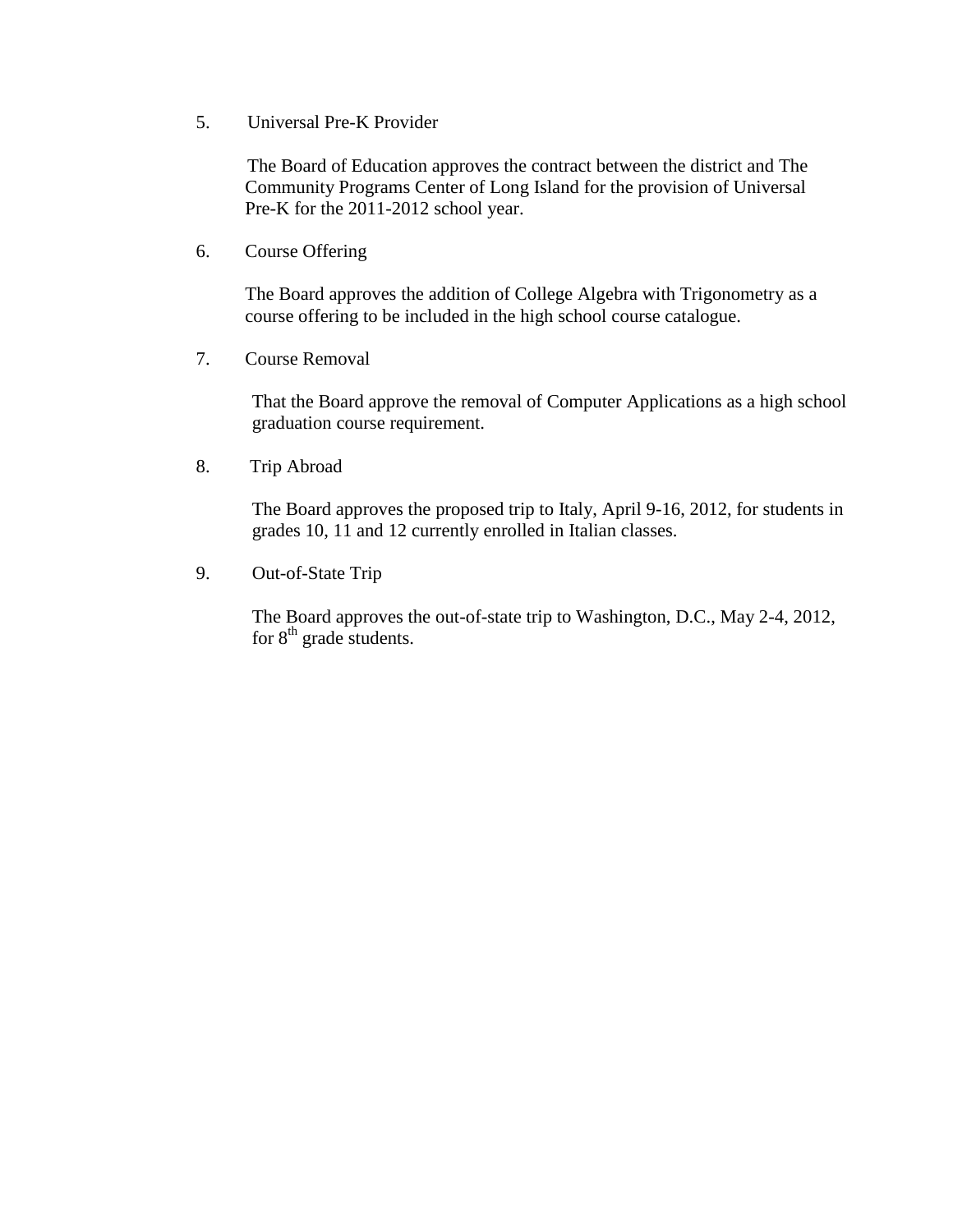### NEPOTISM AND PATRONAGE

The Board of Education is committed to building trust in the district and the community by ensuring that hiring and purchasing processes and decisions are competitive, based on cost and merit. No preference will be given in hiring or purchasing based on personal relationships with, or advantage to, current employees or Board members.

- 1. Board members holding actual or prospective personal, familial or financial interest in the resolutions, motions or decisions placed before the Board for action, must publicly announce that interest and recuse themselves from voting if appropriate.
- 2. A two-thirds majority of the entire Board is required for the appointment of a blood or marriage relative of board members to a teaching position. "Blood or marriage relative" is defined as immediate family - parent, child, sibling, or spouse.
- 3. This policy shall not be understood to prohibit any Board member from voting on the appointment of, or on a contract of employment with, that member's blood or marriage relative, in accordance with applicable laws.
- 4. Board members will not impose undue pressure (individual or as a Board) on administrators or staff before and after recommendations for purchase or hire are made.
- a. The Board may review the processes used by the administration and staff to develop data and information upon which recommendations to the Board have been made.
- b. The Board shall assign the school district's attorney to investigate any suspected abuse or misuse of the employment or procurement process in any individual candidacy or bid brought into question by a member(s) of the Board.
- 5. The administration will comply with the Purchasing Policies (Board Policy 6700 et seq.) in respect to purchasing competitively and without prejudice or favoritism, and in following the bidding procedures of such policy and the General Municipal Law.
- 6. The administration will assure that the competitive hiring process outlined in Board Policies 9240 and 2926 are followed. With regard to any candidate for employment, the administration is required to take reasonable steps to investigate and report to the Superintendent and Board of Education any known family relationships, of that candidate to any Board member or current employee of the District. Although family relationship with current Board members or employees is not necessarily a bar to employment in the district, such relationship may impose particular duties on the Board in the employment process and the administration in assignment of supervision. Disclosure of a family relationship between a candidate and a current Board member or employee is important to avoid the fact or appearance of impropriety in hiring.

## **INSERT ATTACHED**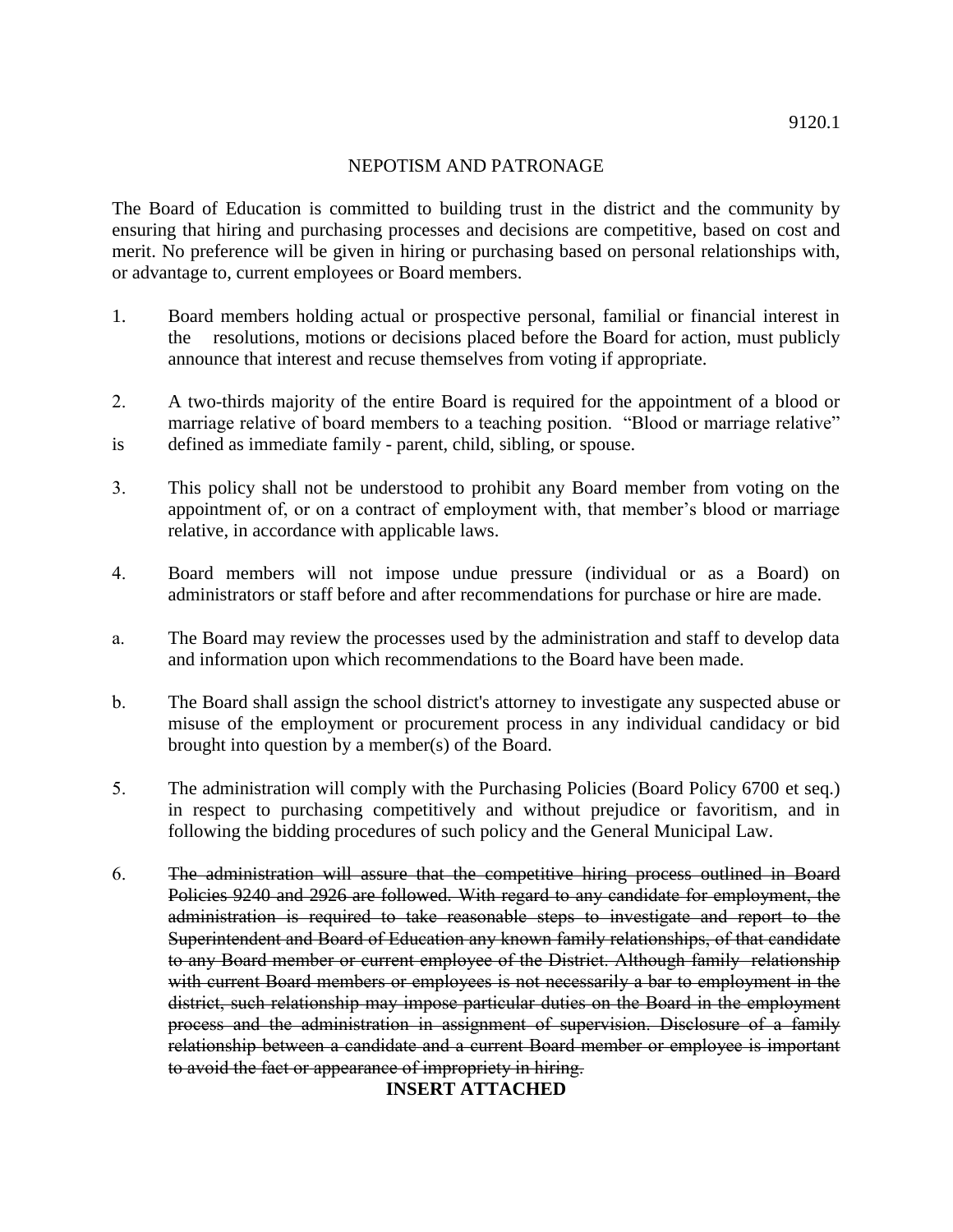- 7. No individual who is a blood or marriage relative of a Board member or district administrator will be allowed more than 30 days per diem salary prior to Board approval.
- 8. When a recommendation to accept a bid or hire is rejected by the Board of Education, the administration must re-initiate the bidding process or the search for candidates by reposting, re-advertising and recruiting. Only after an attempt is made to recruit additional candidates may the administration begin interviews with new candidates or vendors. If candidates from the original advertising or recruiting process are considered qualified, the administration is not required to re-interview them before they are considered for recommendation for employment or vendor status.
- 9. Normally, an administrator shall not be permitted or assigned to directly supervise an employee related to the administrator by blood or marriage. Exceptions to this rule and supervision by an administrator of a more distant relative may be determined by the Superintendent after consideration of other available options and the goal of avoiding the fact or appearance of impropriety. This restriction shall not preclude the fulfillment by any administrator of such other responsibilities or exercise of such authority as may be appropriate to the supervisor's administrator's position.

Related Laws: General Municipal Law Sec.103, 104, 109, 119, 800's; Education Law Sections 1619, 2103, 2513, 2556, 3016; Bd of Ed v. McGinnis, 100AD2d 300, 1984

Revision presented for 1<sup>st</sup> reading: 10/14/08  $2^{nd}$  reading & adoption: 11/18/08

Revision presented for 1<sup>st</sup> reading: 5/11/10  $2<sup>nd</sup>$  reading & adoption: 6/8/10

Revision presented for 1 st reading: 10/11/11 tabled to 11/8/11